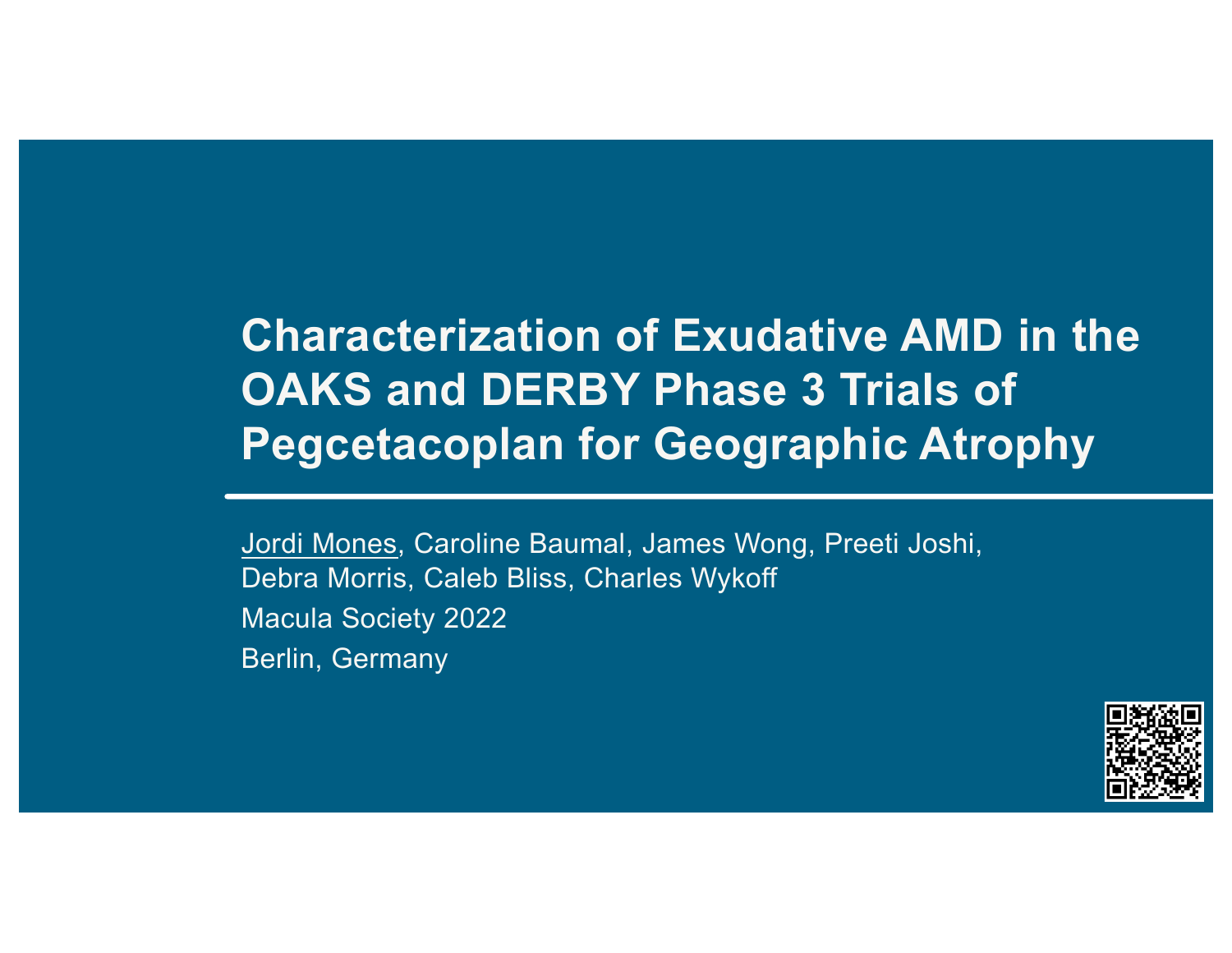### **Disclosures**

- Research funds: **Apellis**, Novartis, Iveric Bio, Roche, Reneuron, Kodiak Sciences and Ionis Pharmaceuticals.
- Consultant: **Apellis**, Annexon, Novartis, Iveric Bio, Roche, Reneuron, Cellcure, Eyebio, and Lineage Cell Therapeutics.
- Stock options: Iveric Bio and Notalvision.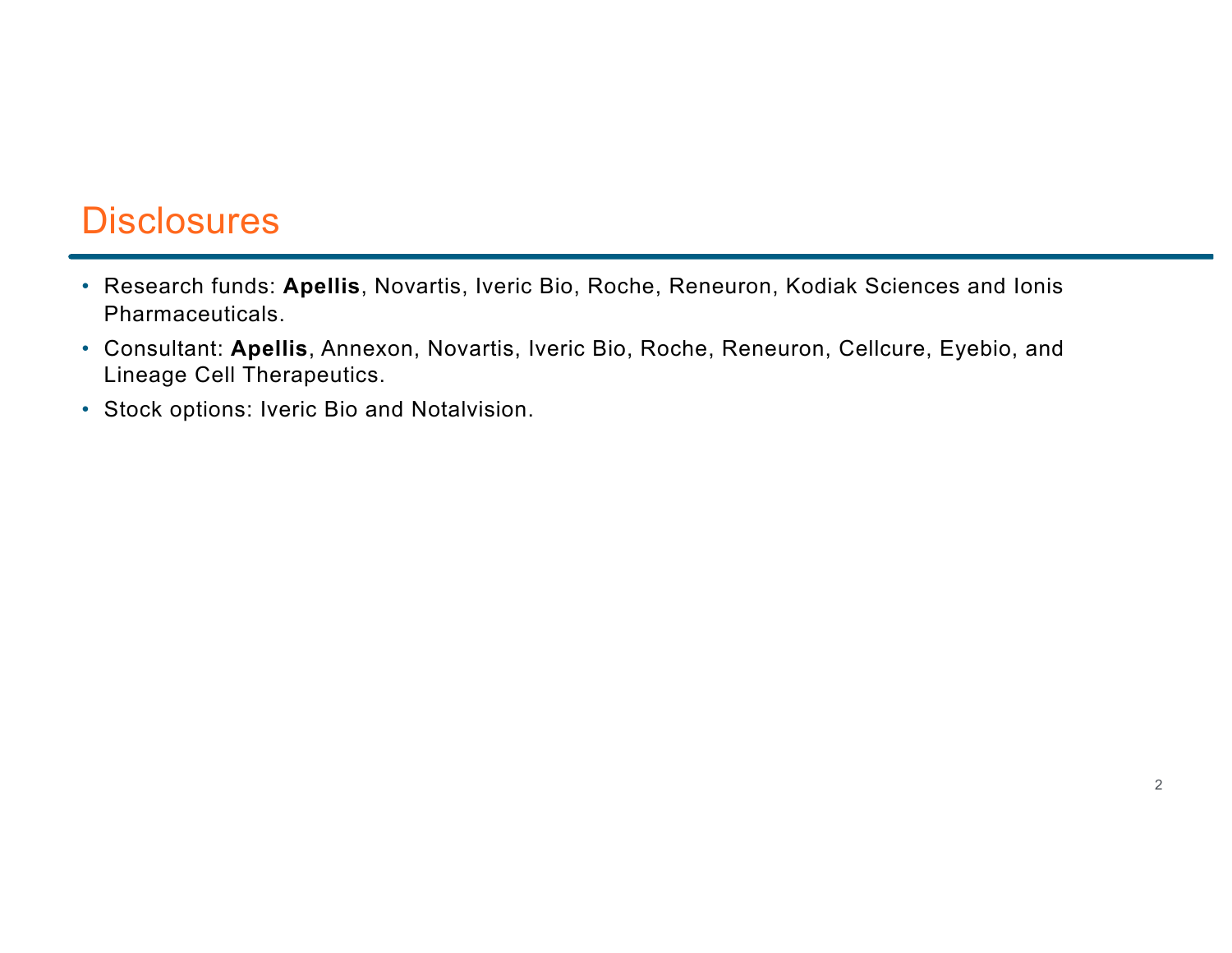### Phase 2 FILLY study: findings of new-onset eAMD



#### Dose-dependent difference in rate of investigator-determined study eye eAMD

#### (Exudative AMD [eAMD] used in this presentation is historical terminology which includes neovascular and wet AMD)

aData related to eAMD history in the fellow eye was available for 243 patients.

DLS=double-layer sign; eAMD=exudative age-related macular degeneration; PEOM=pegcetacoplan every other month; PM=pegcetacoplan monthly; SD-OCT=spectral domain optical coherence tomography. Wykoff CC, et al. *Ophthalmology* 2021;128:1325–36.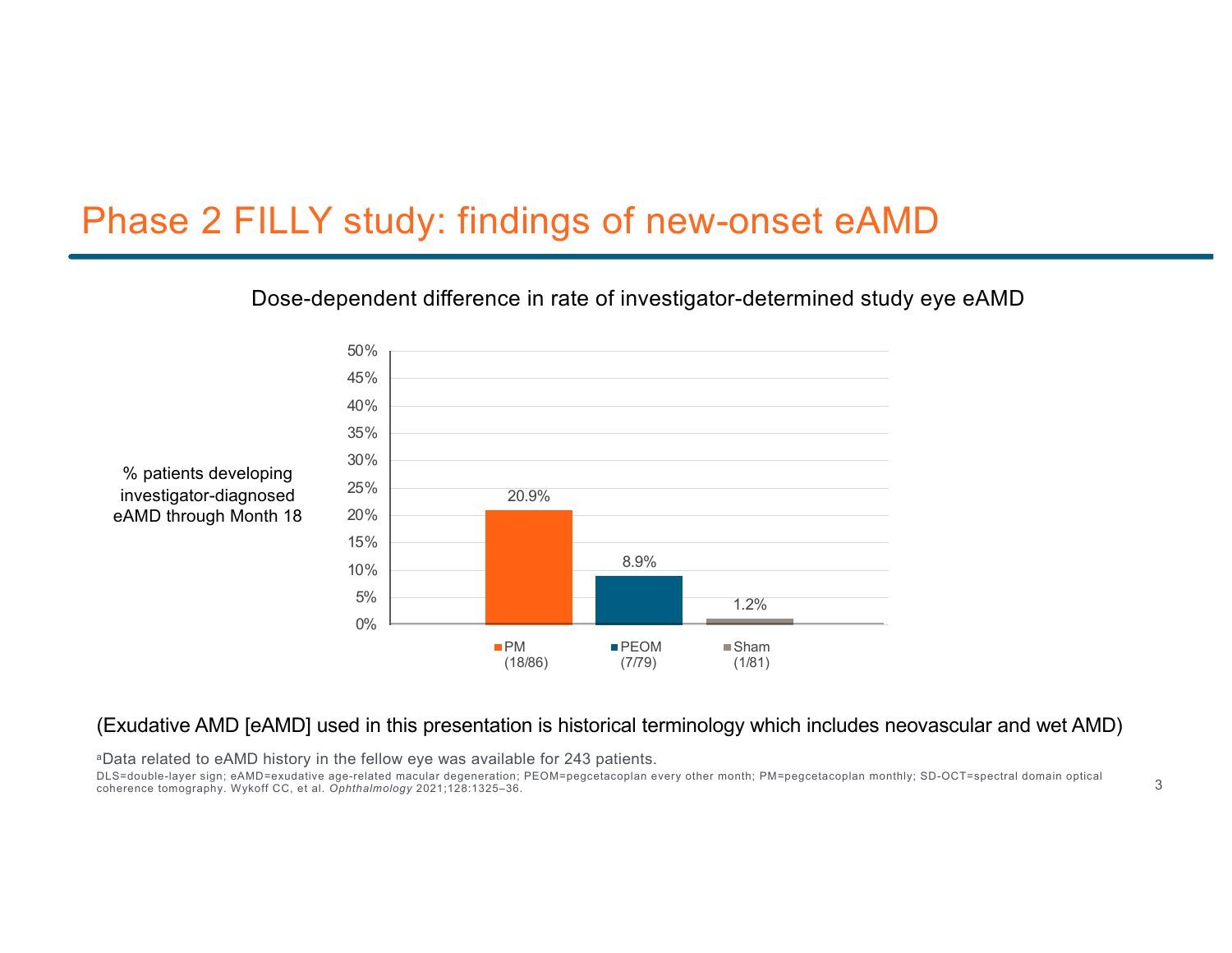### Phase 2 FILLY study: findings of new-onset eAMD

- Associated with greater probability of eAMD development:
	- History of fellow eye CNV (In FILLY, 90/243 [37%] enrolled patients had a history of fellow eye CNV)
	- Study eye DLS on SD-OCT



aData related to eAMD history in the fellow eye was available for 243 patients. DLS=double-layer sign; eAMD=exudative age-related macular degeneration; SD-OCT=spectral domain optical coherence tomography. Wykoff CC, et al. *Ophthalmology* 2021;128:1325–36.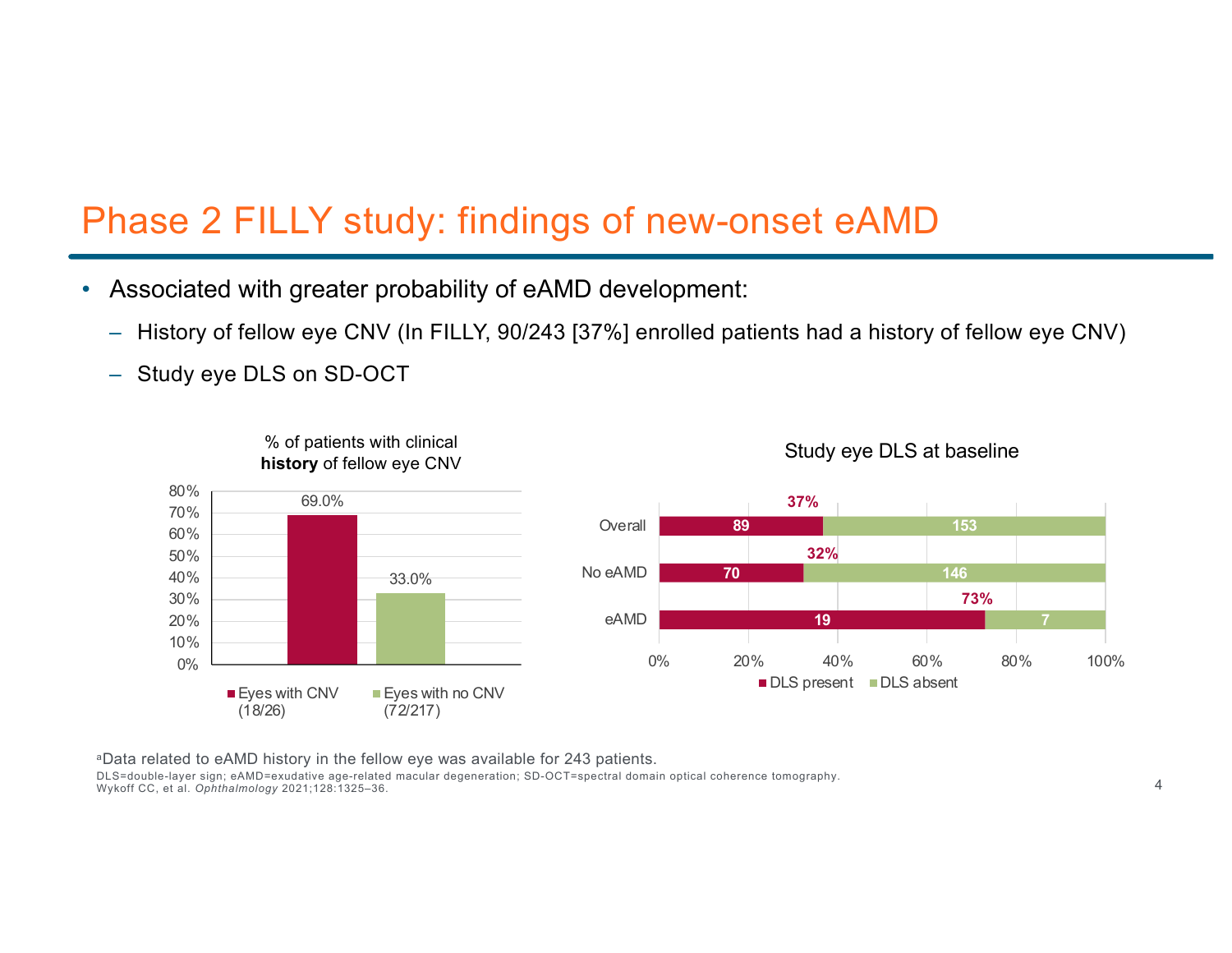### FILLY post hoc analysis of CNV detected on FA at time of eAMD report

#### **Fluorescein angiography:**

Acquired in 17/26 (65%) eyes at the time of eAMD diagnosis

- 10 eyes had detectable CNV
	- All categorized as occult
- 7 eyes had no detectable CNV



Images graded by DARC.

CNV=choroidal neovascularization; DARC=Digital Angiography Reading Center; eAMD= exudative age-related macular degeneration; FA=fluorescein angiography. Wykoff CC, et al. *Ophthalmology* 2021;128:1325–36.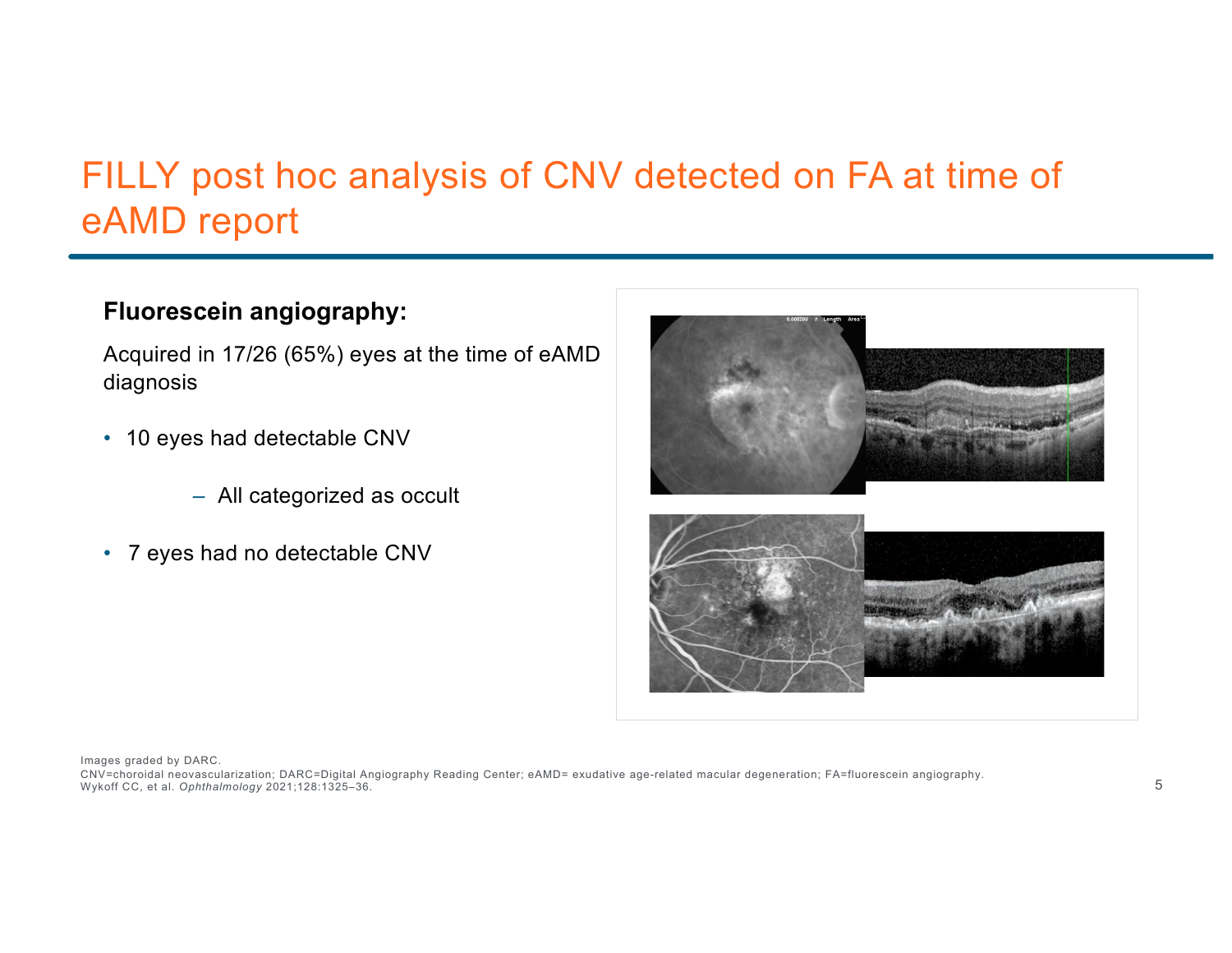### Global Phase 3 program: Design of studies (OAKS and DERBY)



AMD=age-related macular degeneration; BCVA=best corrected visual acuity; EOM=every other month; FRI=functional reading independence; GA=geographic atrophy; LL=low luminance; MAIA=Macular Integrity Assessment; NEI-VFQ=National Eye Institute Visual Function Questionnaire-25.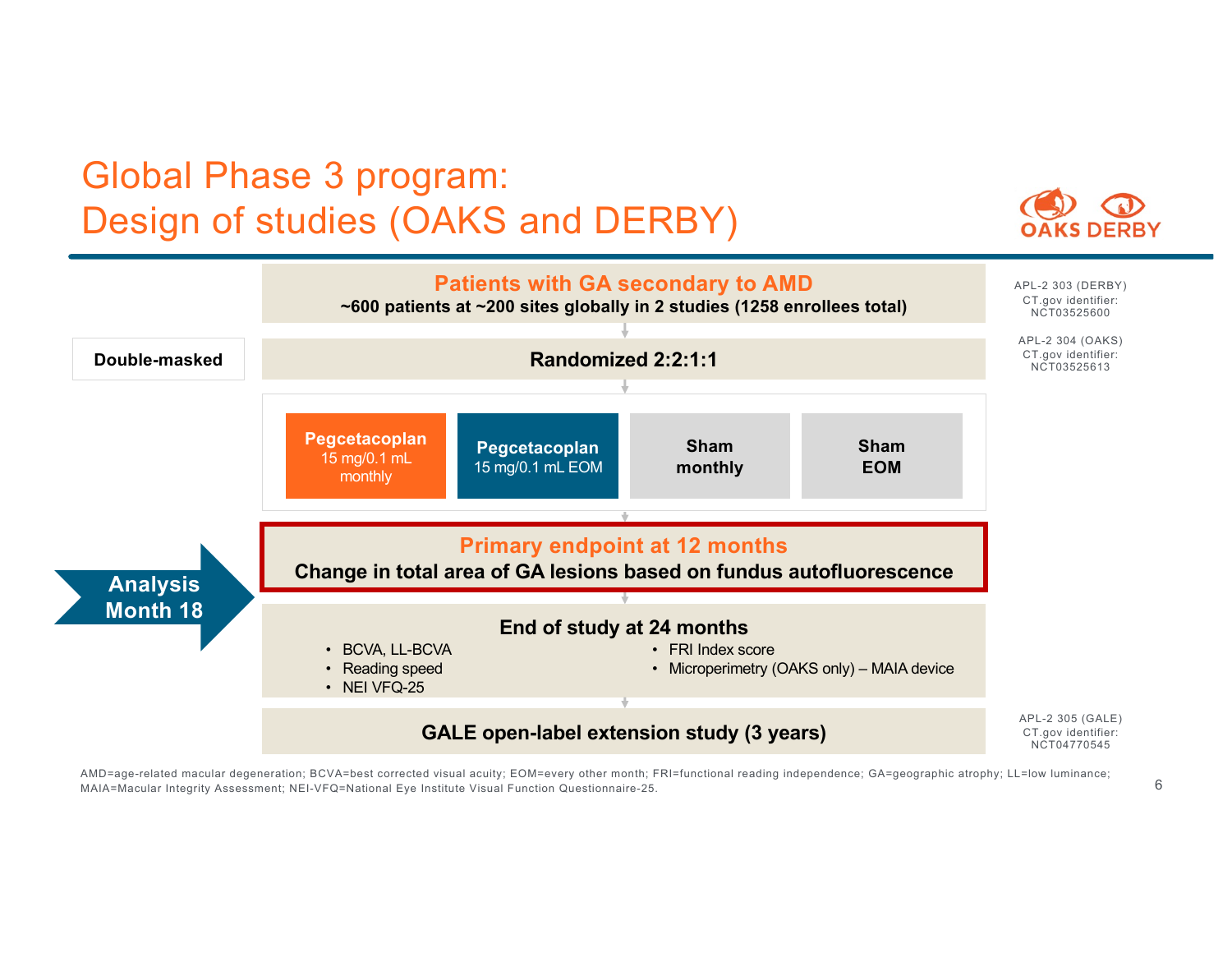



- Fellow eye
	- History of fellow eye CNV not exclusionary
	- Across OAKS and DERBY study arms, between 18–21% of patients had fellow eye CNV history at baseline
- Study eye
	- Any history of or evidence of exudative CNV was exclusionary
	- Patients with DLS were not excluded
	- Across OAKS and DERBY study arms, between 14–20% of patients had study eye DLS present at baseline

CNV=choroidal neovascularization; DLS=double-layer sign; MNV=macular neovascularization.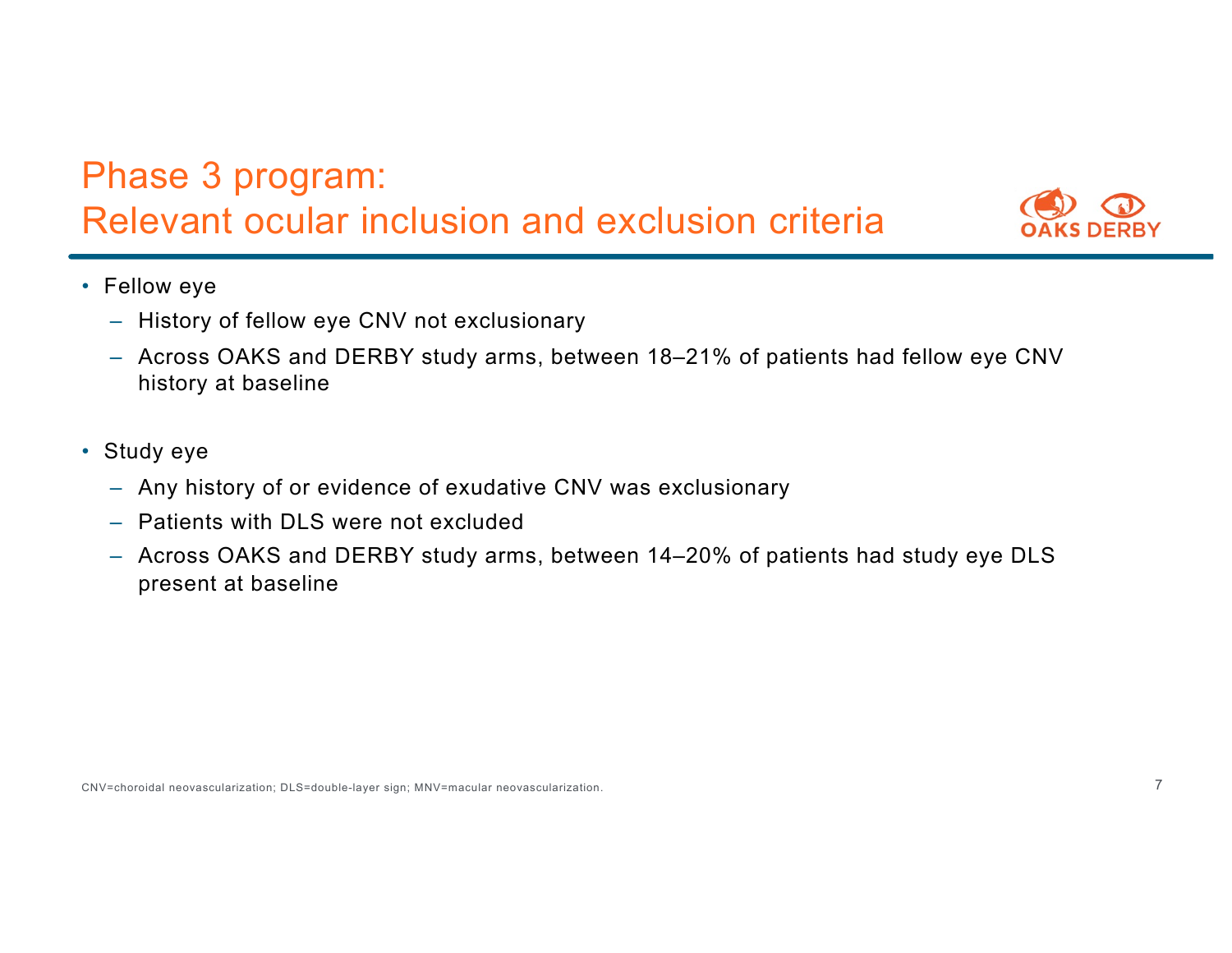### Investigator-reported events of eAMD through Month 18a



|                                                                             | <b>OAKS</b>            |                           |                                           | <b>DERBY</b>           |                          |                                           |
|-----------------------------------------------------------------------------|------------------------|---------------------------|-------------------------------------------|------------------------|--------------------------|-------------------------------------------|
|                                                                             | <b>PM</b><br>$(N=213)$ | <b>PEOM</b><br>$(N=212b)$ | <b>Sham</b><br><b>Pooled</b><br>$(N=211)$ | <b>PM</b><br>$(N=206)$ | <b>PEOM</b><br>$(N=208)$ | <b>Sham</b><br><b>Pooled</b><br>$(N=206)$ |
| Patients with study eye<br>investigator-determined<br>new-onset eAMD, n (%) | 16(7.5%)               | $15(7.1\%)$               | $4(1.9\%)$                                | 24 (11.7%)             | $11(5.3\%)$              | $8(3.9\%)$                                |

| <b>COMBINED STUDIES</b>                       | РM           | <b>PEOM</b> | <b>Sham Pooled</b> |
|-----------------------------------------------|--------------|-------------|--------------------|
|                                               | $(N=419)$    | $(N=420b)$  | $(N=417)$          |
| Investigator-determined new-onset eAMD, n (%) | 40 $(9.5\%)$ | $26(6.2\%)$ | $12(2.9\%)$        |

• Patients who developed eAMD continued treatment with pegcetacoplan and received anti-VEGF therapy at the discretion of the investigator

bOne patient had CNV on medical history in study eye and is not counted in the denominator for this analysis. 211 patients were at risk of new-onset eAMD.

AE=adverse event; AMD=age-related macular degeneration; CNV=choroidal neovascularization; eAMD=exudative AMD; n=number of patients; PEOM=pegcetacoplan every other month; PM=pegcetacoplan every month.

aEvents include preferred terms of choroidal neovascularization and neovascular AMD.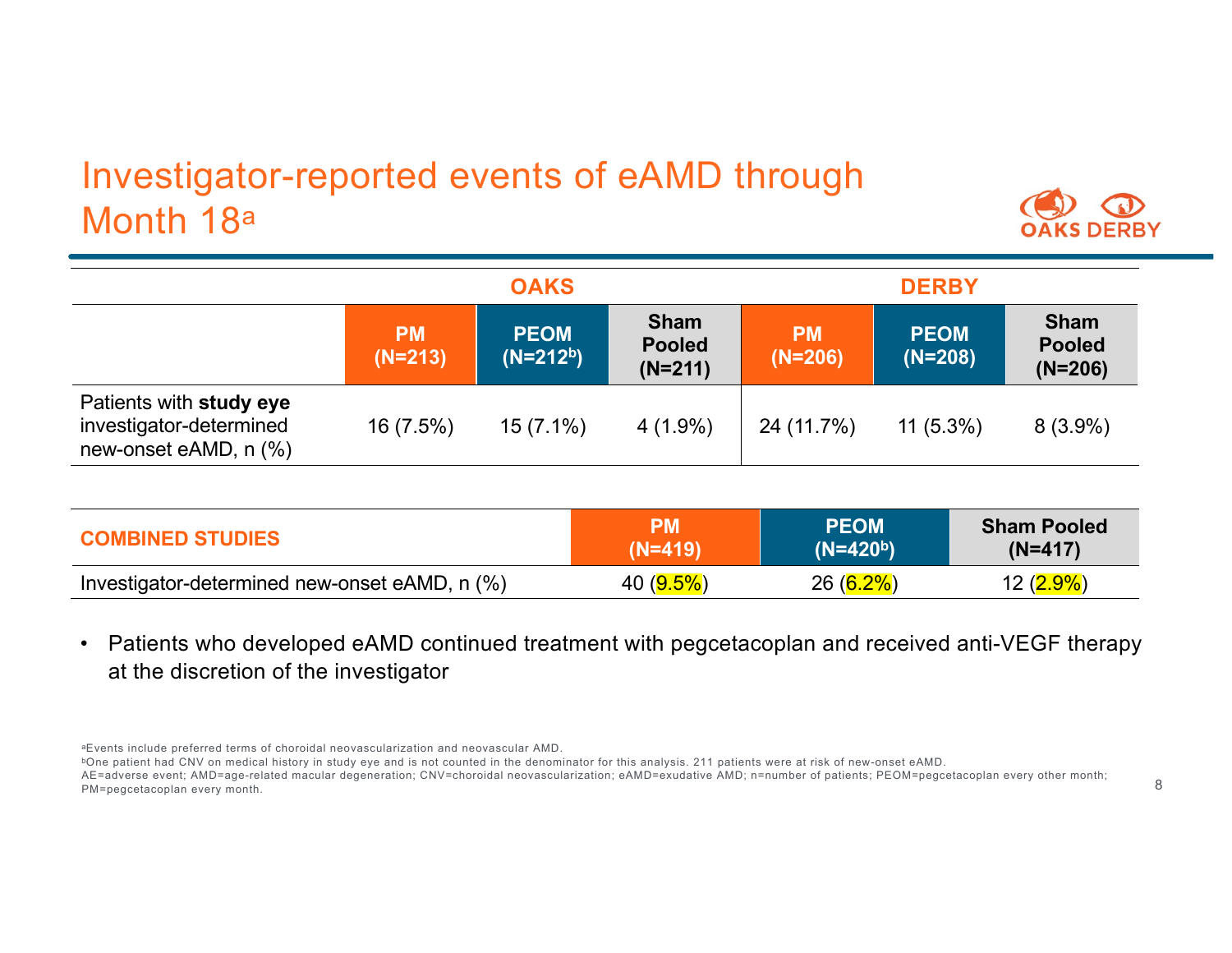### Investigator-reported events of eAMD through Month 18 by baseline fellow eye CNV and baseline study eye DLS status<sup>a</sup>



| <b>COMBINED STUDIES</b>                    | <b>PM</b>                    | <b>PEOM</b>                  | <b>Sham Pooled</b>          |
|--------------------------------------------|------------------------------|------------------------------|-----------------------------|
| eAMD $n/N$ $(\%)$ , fellow eye CNV present | 8/84 ( <mark>9.5%</mark> )   | 8/81 ( <mark>9.9%</mark> )   | 7/86 ( <mark>8.1%</mark> )  |
| eAMD $n/N$ $(\%)$ , fellow eye CNV absent  | 32/335 ( <mark>9.6%</mark> ) | 18/338 ( <mark>5.3%</mark> ) | 5/331 ( <mark>1.5%</mark> ) |

| <b>COMBINED STUDIES</b>             | <b>PM</b>                    | <b>PEOM</b>                  | <b>Sham Pooled</b>           |
|-------------------------------------|------------------------------|------------------------------|------------------------------|
| eAMD n/N (%), study eye DLS present | 8/79 ( <mark>10.1%</mark> )  | 6/73 ( <mark>8.2%</mark> )   | 0/63 ( $0\%$ )               |
| eAMD n/N (%), study eye DLS absent  | 32/336 ( <mark>9.5%</mark> ) | 20/345 ( <mark>5.8%</mark> ) | 11/349 ( <mark>3.2%</mark> ) |

aEvents include preferred terms of choroidal neovascularization and neovascular AMD.

AE=adverse event; AMD=age-related macular degeneration; eAMD=exudative AMD; FA=fluorescein angiography; CNV=choroidal neovascularization; DLS: double layer sign; n=number of patients; PEOM=pegcetacoplan every other month; PM=pegcetacoplan every month.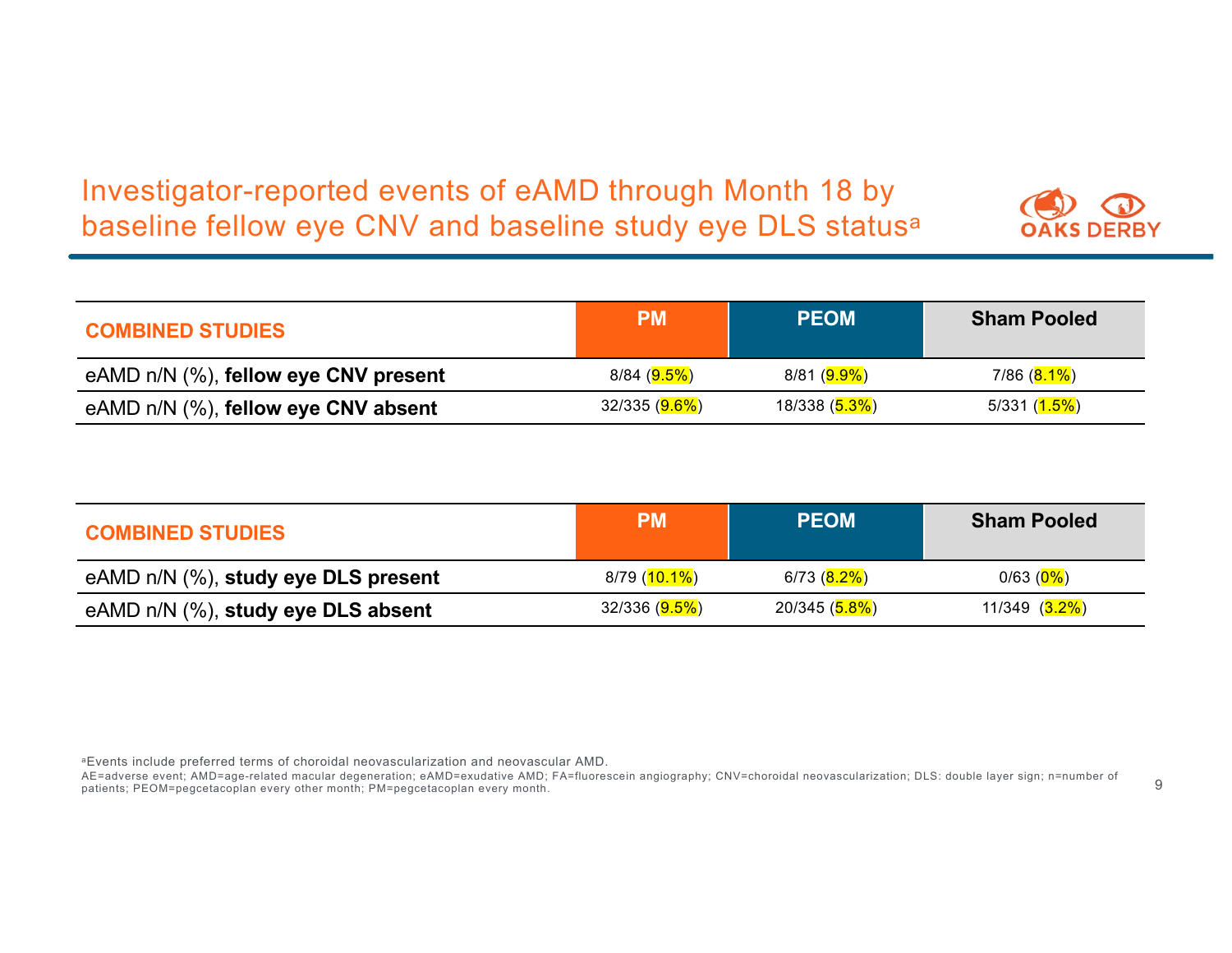## Cases of eAMD in fellow eyes through 18 monthsa



|                                                     | <b>OAKS</b>            |                          |                                           | <b>DERBY</b>           |                          |                                           |
|-----------------------------------------------------|------------------------|--------------------------|-------------------------------------------|------------------------|--------------------------|-------------------------------------------|
|                                                     | <b>PM</b><br>$(N=213)$ | <b>PEOM</b><br>$(N=212)$ | <b>Sham</b><br><b>Pooled</b><br>$(N=211)$ | <b>PM</b><br>$(N=206)$ | <b>PEOM</b><br>$(N=206)$ | <b>Sham</b><br><b>Pooled</b><br>$(N=206)$ |
| Patients without baseline fellow<br>eye CNV, N      | 168                    | 173                      | 167                                       | 167                    | 166                      | 164                                       |
| Patients with new onset fellow<br>eye eAMD, $n$ $%$ | $8(4.8\%)$             | $5(2.9\%)$               | $7(4.2\%)$                                | $4(2.4\%)$             | $8(4.8\%)$               | 6(3.7%)                                   |

| <b>COMBINED STUDIES</b>                       | <b>PM</b><br>$(N=419)$ | <b>PEOM</b><br>$(N=420)$ | <b>Sham Pooled</b><br>$(N=417)$ |
|-----------------------------------------------|------------------------|--------------------------|---------------------------------|
| Patients without baseline fellow eye CNV, N   | 335                    | 339                      | 331                             |
| Investigator-determined new-onset eAMD, n (%) | $12(3.6\%)$            | 13 ( <mark>3.8%</mark> ) | 13 ( <mark>3.9%</mark> )        |

aEvents include preferred terms of CNV and neovascular AMD.

AMD=age-related macular degeneration; CNV=choroidal neovascularization; eAMD=exudative AMD; N=number of patients; PEOM=pegcetacoplan every other month; PM=pegcetacoplan every month;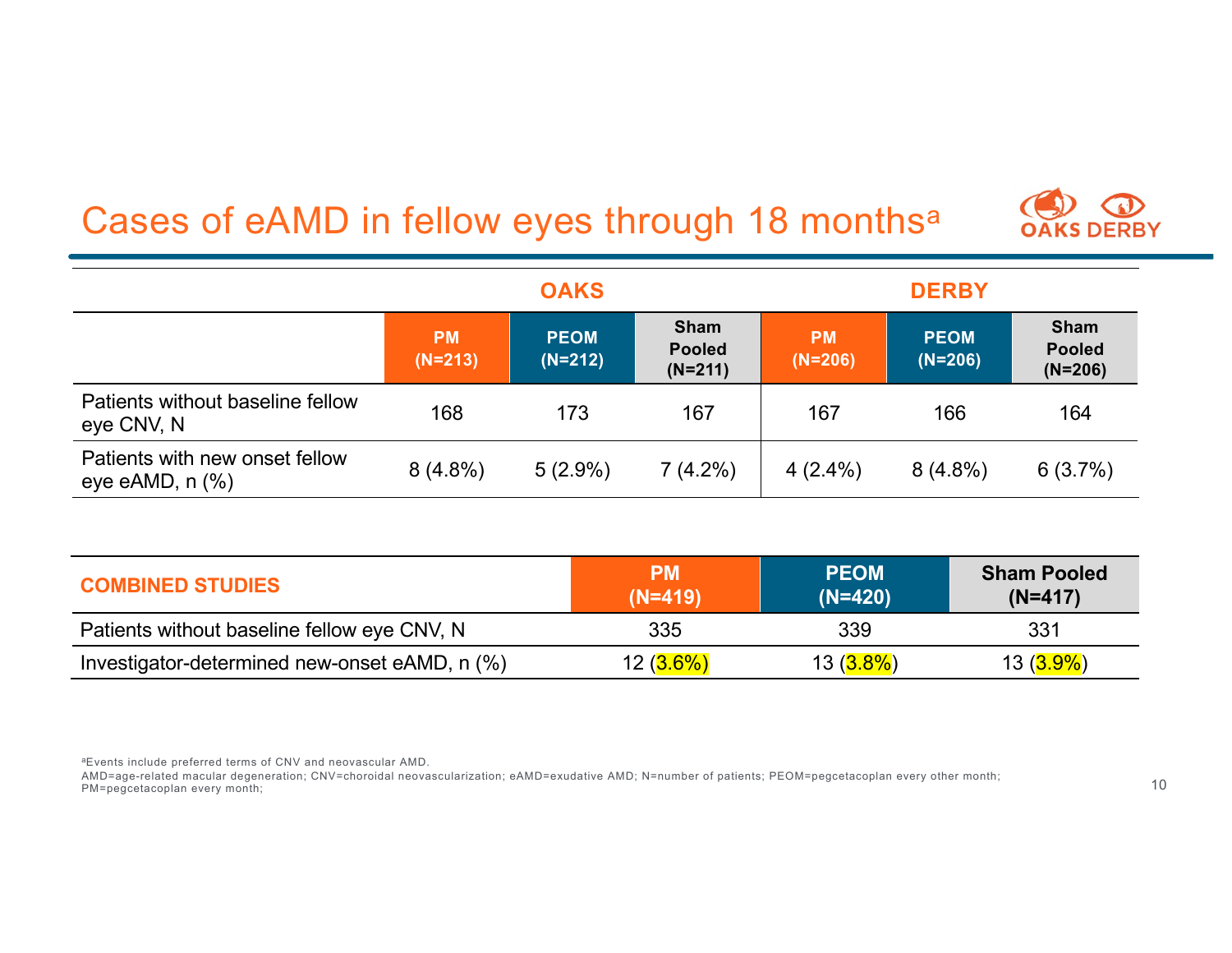### Characteristics of Investigator-reported eAMD events through Month 18a



| <b>COMBINED STUDIES</b>                          | <b>PM</b><br>$(N=26)$ | <b>PEOM</b><br>$(N=21)$ | <b>Sham Pooled</b><br>$(N=11)$ |
|--------------------------------------------------|-----------------------|-------------------------|--------------------------------|
| CNV type on FA at eAMD study visit               |                       |                         |                                |
| Classic, $n$ $(\%)$                              | $1(3.8\%)$            | $1(4.8\%)$              |                                |
| Occult, $n$ $(\%)$                               | 22 ( <b>84.6%</b> )   | 20 ( <b>95.2%</b> )     | 10 ( <mark>90.9%</mark> )      |
| Classic + occult, $n$ (%)                        |                       | 0                       |                                |
| Active leakage with low likelihood of CNV, n (%) | 3(11.5%)              | $\mathbf 0$             | $1(9.1\%)$                     |

- Table includes events with available reading center determination of CNV type on FA at time of eAMD study visit
- All patients had evaluable SD-OCT at time of eAMD study visit; majority of events showed no subretinal fluid

aEvents include preferred terms of choroidal neovascularization and neovascular AMD. Events with no available reading center determination of CNV type on FA at time of eAMD are not included here.

AMD=age-related macular degeneration; CNV=choroidal neovascularization; eAMD=exudative AMD; FA=fluorescein angiography; SD-OCT=spectral domain optical coherence tomography; n=number of patients; PEOM=pegcetacoplan every other month; PM=pegcetacoplan every month.